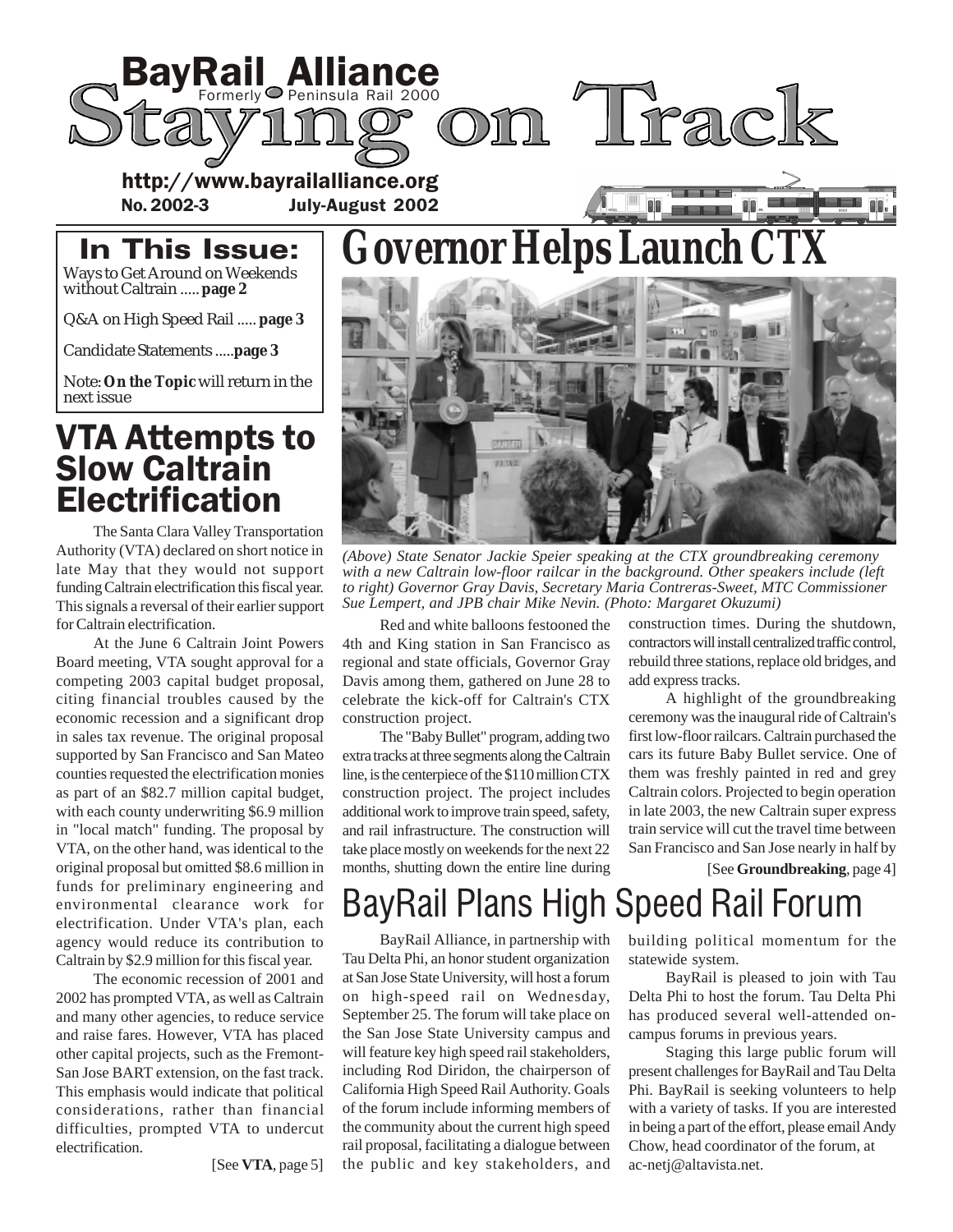# Ways to Get Around on Weekends without Caltrain

Does the thought of 22 months of weekends without Caltrain service strike terror in your heart? Never fear, our tips on how to get around the Peninsula without Caltrain service will see you through this temporary inconvenience. Clip and save this column, and ditch the car. Not only will you become an expert on the local bus system (hey, it's not all that bad!!!), your bad memories will be erased when speedy "Baby Bullet" service starts running late next year and when CTX ends a few months after that.

Hint 1: Obtain a free San Mateo County bus system map at the SamTrans Headquarters at 1250 San Carlos Ave. in San Carlos, or call 1-800-660-4287 to request one via mail.

Hint 2: To obtain a Santa Clara County bus map, call (408) 321-2300 or toll free (800) 894-9908 (from area code (650) toll areas) and ask VTA to mail you a copy.

Hint 3: Caltrain substitute bus service, route RRX, accepts only regular Caltrain tickets, which you can buy from a staffed Caltrain station when it is open, or through a Caltrain ticket vending machine. Unfortunately, drivers will NOT accept cash on the bus.

**Hint 4:** Unlike Caltrain, you will not be allowed to eat or drink on the RRX or the other buses, and they won't have restrooms. Plan well.

**Hint 5:** The closest KX bus stop to the Hillsdale RRX for southbound KX riders is El Camino Real just south of Hillsdale Blvd. Northbound KX riders should disembark on Hillsdale at Curtiss (a long block east of El Camino Real). The RRX stop is on El Camino just north of Hillsdale.

**Hint 6:** Similarly, in San Jose the VTA 22 bus stop on Santa Clara Street is a long block away from the Caltrain RRX stop at San Jose Diridon station. You'll have to hike through the station parking lot to make the connection.

Hint 7: For schedules, maps, fares and other information, visit http://www.transitinfo.org.

Hint 8: Don't forget to check the Caltrain website at www.caltrain.com for supplementary bus service that will be running during special events like Giants' games.

OK, here goes. We know it looks confusing but that's because there are many options! If your origin and destination points include:

San Jose - Palo Alto - Hillsdale - San Francisco (4th & King) - take the Caltrain substitute bus service RRX which stops at these stations.

To cities between Hillsdale and San Francisco - From San Francisco: take southbound SamTrans bus 292 toward Hillsdale on Mission Street. SamTrans 292 follows the Caltrain route closely except in San Bruno and Millbrae.

From south of Hillsdale: take bus RRX, or SamTrans KX, 390, or 391 to Hillsdale and transfer to northbound SamTrans buses 390, 391, or 292. Buses 390 and 391 travel north on El Camino to Daly City.

To SFO - From San Francisco: take SamTrans bus 292 or KX on Mission Street. Note however, that the KX does not allow luggage onboard between San Francisco and SFO.

From south of SFO: take bus RRX to Hillsdale and transfer to SamTrans bus 292 on Hillsdale Blvd. east or west of El Camino, or to KX on Hillsdale Blvd. between the Caltrain tracks and 101. KX provides express service to the SFO from Hillsdale but charges local bus fares.

**To cities between Palo Alto and Hillsdale - From San Francisco:** take bus RRX to Hillsdale and transfer to southbound SamTrans 390 or KX toward Palo Alto, or 391 toward Redwood City. Alternatively, take KX toward Palo Alto on Mission Street. SamTrans buses 390, 391 and KX all travel along El Camino Real south of Hillsdale.

From south of Palo Alto: take bus RRX or VTA 22 to the Palo Alto train station and transfer to northbound SamTrans 390 at the station, or to the KX on nearby El Camino Real.

**Cities between San Jose and Palo Alto** - VTA bus 22 travels between two of the RRX stops, along El Camino Real from behind the Palo Alto station (located behind the Palo Alto Bike Station) to Santa Clara Street, just north of the San Jose Caltrain station.

Taking Greyhound from Sunnyvale or San Jose: Greyhound travels to the Transbay Terminal in San Francisco from San Jose several times a day and non-stop from Sunnyvale in just 50 minutes. The Sunnyvale Greyhound Depot is on the south side of Evelyn at Mathilda under the overpass near the Caltrain station. Free parking is available in the lot just west of the depot. You must buy your \$5 ticket in advance from a station agent. See www.greyhound.com for details. Be forewarned: the service is not always reliable and frequently runs 10 or more minutes late.

To San Jose Airport - From Palo Alto or points north, take bus RRX to San Jose and transfer to westbound VTA bus 22 on Santa Clara Street to go to the Santa Clara Caltrain station. At Santa Clara station, transfer to the free VTA Airport Flyer (route 10) which stops at the bus shelter near the Caltrain platforms.

# **Bailout Plan Averts**

Under the threat of system-wide shutdown by Amtrak management, the federal government and Amtrak recently agreed on a bailout plan. Under the plan, the federal government will lend Amtrak \$100 million followed by a commitment to provide \$170 million, either through a loan or a grant. The bailout package averts a national shutdown starting July 4th.

The Bay Area would feel the impact of an Amtrak shutdown. Caltrain, which contracts out operations to Amtrak, could experience temporary service disruptions. Riders of the state-sponsored Amtrak Capitol Corridor service could also face higher fares.

The debate on how to deal with the Amtrak's immediate situation is closely related to the debate over the long-term fate of Amtrak. Since its creation in 1971, Amtrak has received only a tiny fraction of the federal subsidies and investment given to highways and aviation, while being asked to fulfill an impossible mandate of becoming self-sufficient. Rail proponents argue that Amtrak, like other transportation modes, require ongoing investment by the federal government.

BayRail urges those concerned about Amtrak to act on the alerts put out by the National Association of Rail Passengers at www.narprail.org.

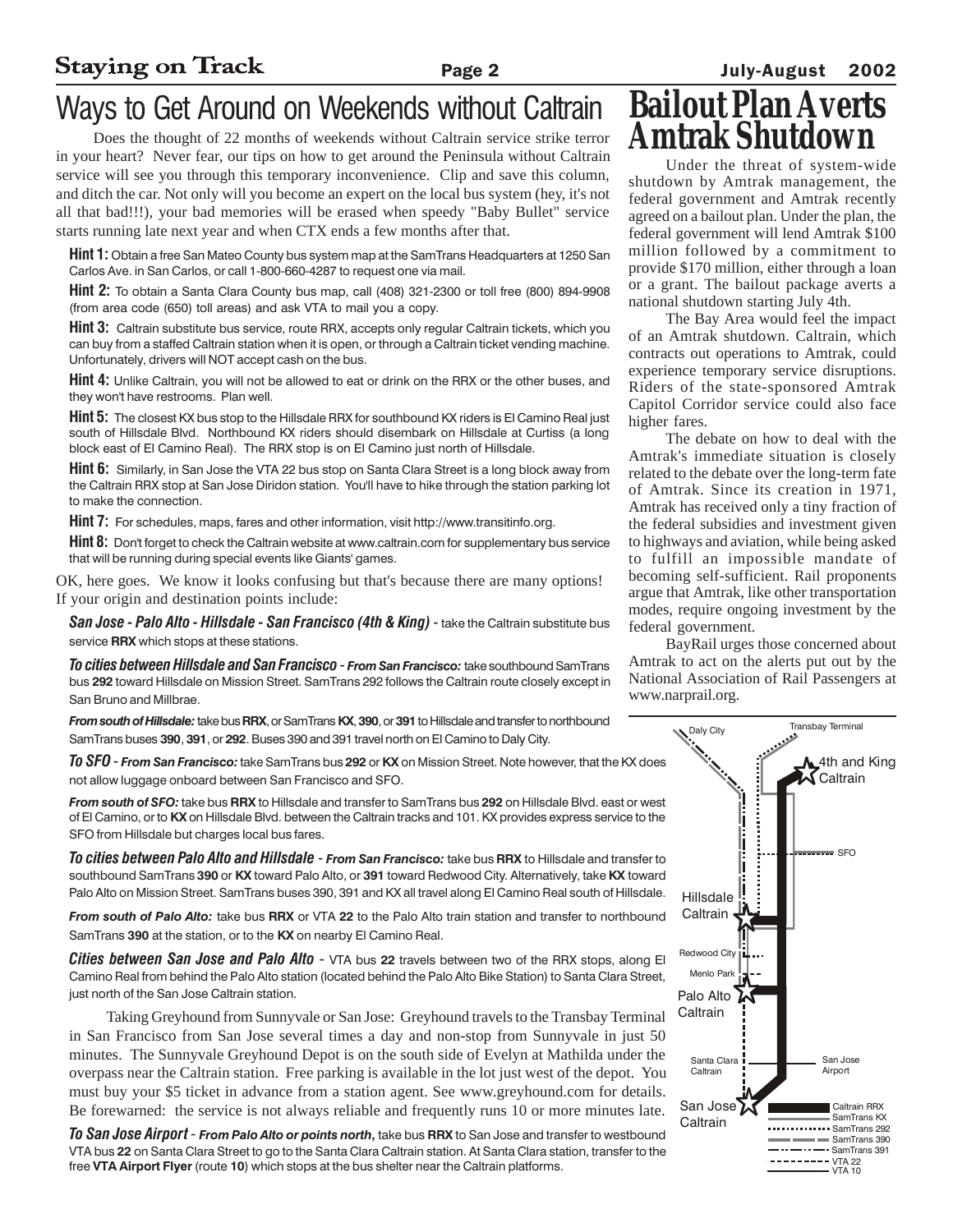# Q and A h Speed Rail

**The current High Speed Rail plan proposes a north/south route to Sacramento through the Valley. Why isn't HSR planned for the SF-Oakland-Sacramento route along the I-80?**

Current High Speed Rail Authority (HSRA) plans call for east-west Bay Area-Sacramento service in addition to the northsouth Bay Area-Los Angeles and Sacramento-LA service. While it may seem inefficient to require Bay Area-Sacramento passengers to detour almost all the way via Merced, travel this way will be as fast as driving via I-80 (at uncongested speeds), and faster than today's Capitol trains. This HSR service will offer San Jose-Sacramento or San Francisco-Stockton/ Modesto passengers even more attractive travel times. To keep travel times from Sacramento competitive, the HSRA currently favors a more northerly Diablo Range crossing between south San Jose and Merced, which would take 45 minutes to San Jose or 1 hour 15 minutes to San Francisco, rather than the Pacheco Pass (highway 152) alignment. Crossing via the Pacheco Pass would add approximately 1/ 2 hour to the travel times.

Under this service scenario, an upgrade of the Capitol Corridor route to HSR makes less economic sense. Nevertheless, the HSRA envisions possibly funding upgrades to the diesel-powered Capitol Corridor trains to serve as important feeder route for HSR.

#### **Wasn't HSR planned to enter the Bay Area north of San Jose via Pleasanton and Fremont?**

While that routing cut the distance between San Francisco, Stockton, and Sacramento, it relegated San Jose, the largest city in Northern California, to a branch off the mainline. Service to and from Modesto and all points south would have had to split into as many as four northern branches: one to Sacramento, one to Oakland, one to SFO airport and San Francisco (via a rebuilt Dumbarton rail bridge), and one to San Jose. The currently favored configuration lines up San Jose with both Oakland and San Francisco.

## **BayRail Alliance Board of Directors Election Candidate Statements** (in alphabetical order)

Currently paid members: Your ballot and instruction should be included in your newsletter.

**Andy Chow** (incumbent), Redwood City

Dear members:

I am proud to serve as your board director for the last two years. During that period, I've contributed a lot to advocate for Caltrain improvements. In the fall of 2000, I involved in the No on Measure A campaign in Santa Clara County. In 2001, I worked with other members to create a long-term vision for Caltrain and conventional rail. Earlier this year, I took the role as the editor of our newsletter. Also, I am currently planning a forum on High Speed Rail in September.

I am asking for your vote as I am interested to continue serving on the board. I am a Caltrain rider and I am knowledgeable about many transportation issues in the Bay Area. In addition, I also understand the politicial dynamics in the Silicon Valley. I will try my best to advocate for electrification, extension to downtown San Francisco, as well as High Speed Rail.

Thank you for your support. Andy Chow

**Sylvia Gregory** (incumbent), San Bruno

This is statement for reelection to the Board for Sylvia Gregory, Office Manager.

The needs of the BayRail Alliance to work to extend the train to the Transbay Terminal, upgrade to electrical propulsion, and protect the train right of way for expansion of the High Speed connection with Los Angeles are all projects that I wish to continue to be involved with as a Board member.

I now help monitor all of the mail that we get and help with doing the monthly meetings as a Board member.

Caltrain needs to be improved and enlarged to keep Caltrans from building more roads in the bay and wetlands. It is also my core interest to protect the Bay from further paving for highways and to get transportation for people so they won't need their cars.

I urge a vote for Sylvia Gregory and much work by all members of BayRail Alliance to monitor and develop a better Caltrain.

**Paul Wendt** (incumbent), Belmont

I am running for re-election as a director for BayRail Alliance, and I am asking you for your support. For the past several years I have been maintaining the PR2000/BayRail membership database, printing mailing labels, and participating in most of the mailings.

I regularly attend Joint Powers Board meetings, and speak on issues such as the importance of keeping electrification on track, as well as sending letters and email to elected officials and newspapers.

As a Caltrain commuter, I understand the issues and frustrations affecting Caltrain riders, and will continue to work to correct the problems.

I thank you for your support, Paul Wendt

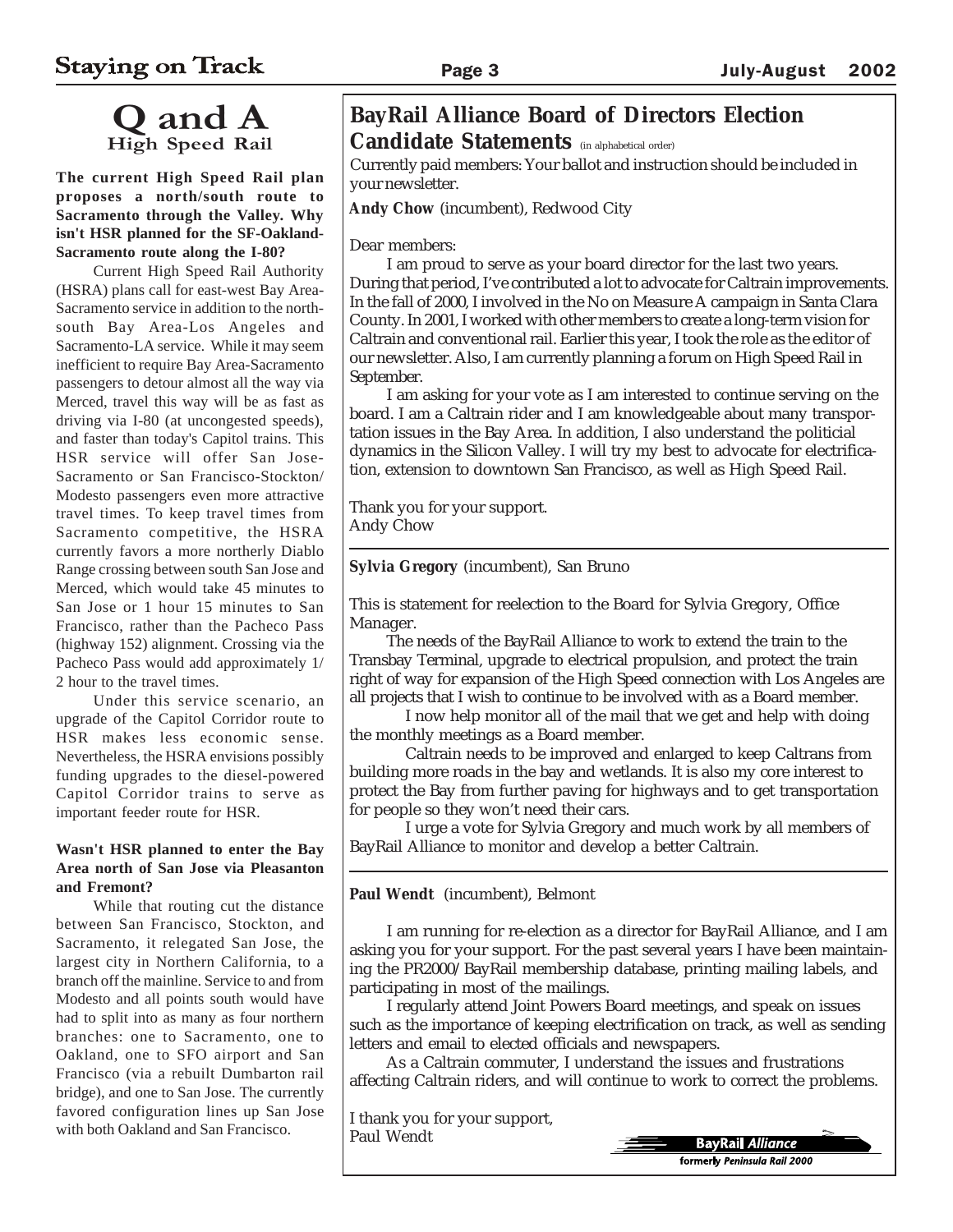## **Staying on Track** Page 4 **July-August** 2002 Caltrain Unveils Low Floor Rail Cars



*Passengers board the new low-floor car at South San Francisco station (left). Governor Gray Davis is interviewed by reporters while riding the new "Baby Bullet" car. Caltrans director Jeff Morales sits behind him (right). (Photos: Margaret Okuzumi)*

#### [**Groundbreaking**, from page 1]

stopping only at a few selected stations and bypassing local trains.

The June 28 festivities began with a rousing welcome at the South San Francisco station by San Mateo County Supervisor Mike Nevin, chair of the Caltrain board. Representatives from Herzog Contracting Corp. and Stacy and Witbeck Inc. showed off specialized construction equipment for the northern portion of the construction project dubbed "North CTX." Two workers in hard hats gave a smoky demonstration of how to build continuously welded rail using red-hot coals.

The new low-floor Caltrain cars soon arrived at the station and carried state Senator Jackie Speier, who sponsored the 2000 legislation to fund the Baby Bullet program, members of the media, and other participants to the ceremony at the 4th and King station.

In San Francisco, Supervisor Nevin skillfully opened the formal ceremonies with a warm and congratulatory tone. The ceremony included speeches by Governor Davis, California Secretary of Business, Transportation and Housing Maria Contreras-Sweet, Senator Speier, and Metropolitan Transportation Commission (MTC) Commissioner Sue Lempert.

Senator Speier recalled back when Matier and Ross of San Francisco Chronicle reported her proposal to fund Caltrain two years ago, the governor quickly contacted her and adopted her plan into his Transportation Congestion Relief Plan (TCRP) funding package. The Caltrain Baby Bullet is the only major rail program to be fully funded using monies from the state

surplus in 2000. Governor Davis touted this investment in Caltrain, as well as \$20 million that he has appropriated for the Caltrain extension to Salinas.

Many other dignitaries also attended, including Jeff Morales, Director of Caltrans (the state Department of Transportation), and John McLemore, Caltrain board member and MTC Commissioner from Santa Clara County who is running for mayor of the city of Santa Clara this November. After the ceremony, Governor Davis rode the new train to South San Francisco.

The low floor railcars, made by Bombardier, are nearly identical to the cars used by Altamont Commuter Express between Stockton and San Jose, Metrolink in Los Angeles, and Coaster in San Diego. Caltrain purchased the railcars from Sound Transit of the Seattle area. Sound Transit initially had purchased and painted the cars but was unable to use them due to lack of funding.

For many years, BayRail Alliance has advocated the purchase of low floor railcars. These cars provide greatly improved accessibility and ride quality over the gallery cars currently used by Caltrain.

While the low floor cars were purchased for the "Baby Bullet" service, they will be used on regular local service before the super express service begins in late 2003.

The CTX project marks a major milestone for Caltrain. Secretary Maria Contreras-Sweet emphasized the advantages of upgrading Caltrain in her speech at the groundbreaking. She stated that the Governor and other public officials, through their decision to fund the largest capital improvement project in Caltrain's history, recognize the potential for significant transportation improvements by upgrading existing rail infrastructure.

Sen. Jackie Speier described the CTX project as an important step toward the creation of a statewide high-speed rail system. With the outpouring of support for Caltrain express service by public officials, BayRail aims to further its advocacy efforts to make electrification, the downtown San Francisco extension, Dumbarton Rail, and statewide high-speed rail a reality.

# Transit Service Reduction Expected

A decline in sales taxes and fare revenue during this economic recession is resulting in service cuts for riders of Caltrain and connecting transit services.

**Train cuts** - According to the recently approved operating budget, Caltrain will adjust its schedules to eliminate two roundtrip trains. The service reduction is planned to start in September.

**Caltrain shuttles 80X, 81X, and 82X -** Originally proposed to be eliminated, under a new agreement with Muni, the number of trips on these bus routes will be reduced instead, especially in the afternoon. Also, Muni will assume the operating subsidy for 82X between downtown and the Presidio. The changes in the express shuttle service will take effect in September as well.

**Cuts in VTA services** - Recently VTA reduced the frequency of the light rail and route 10 Airport Flyer from every 10 minutes to every 15 minutes. In addition, bus routes 41 and 43 have been eliminated, which serve Caltrain riders from Lawrence station.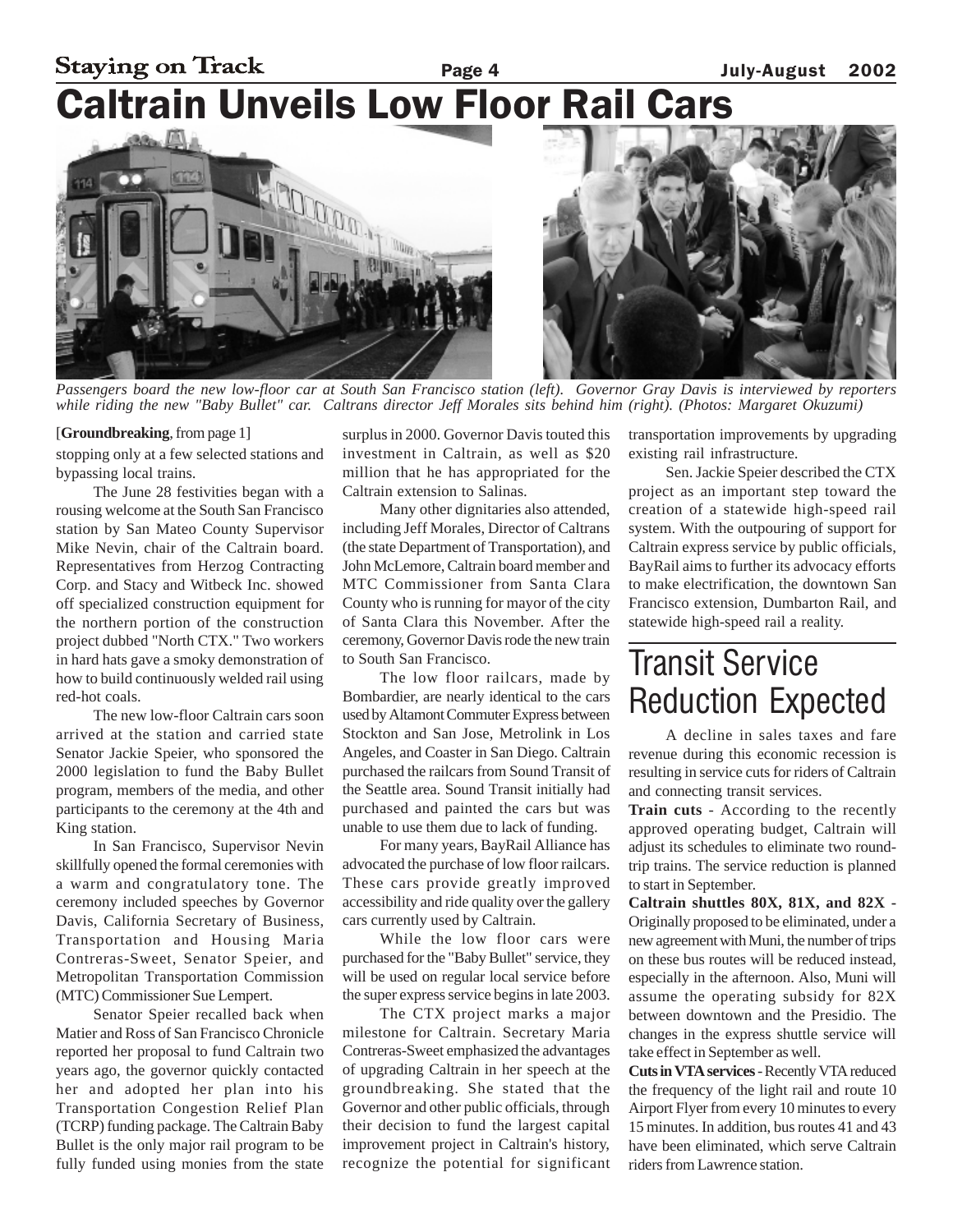# **Staying on Track** Page 5 July-August 2002 **FA Attempts to Put Brakes on Elect**

[**VTA**, from page 1]

Electrification, estimated to cost as much as \$600 million, would increase train speed, improve air quality, and allow trains to operate underground to the proposed new Transbay Terminal in downtown San Francisco. Electrification and the downtown San Francisco extension have been two of the main goals for BayRail Alliance since the group's inception as Peninsula Rail 2000 in 1982.

VTA stated that the agency would not make funding available for Caltrain electrification until at least the year 2012, while giving other projects higher priority for funding from Measure A. Santa Clara County voters in November 2000 approved Measure A, a half cent sales tax to be collected for 30 years starting in 2006. Caltrain advocates chastised VTA for forgetting that Caltrain serves more communities in Santa Clara County than VTA Light Rail or the proposed BART extension, and argued that VTA's arbitrarily-determined priorities made it a poor regional partner. "Measure A never listed any priorities,"

pointed out BayRail vice president Andy Chow at the June 6 meeting.

"An attack on electrification is a direct attack on the Caltrain system," said Vaughn Wolffe, a BayRail Alliance member and a director of Rail Passengers Association of California.

JPB members from other counties also found VTA's proposition to cut electrification unacceptable. At the JPB meeting, Caltrain staff offered the JPB two alternatives on the capital budget - one with funding for electrification, and one without. During the board discussion, Steve Schmidt, a JPB member from San Mateo County who strongly supports Caltrain, vowed that he would not support any plan that did not include electrification. San Francisco JPB member Sophie Maxwell expressed San Francisco's willingness to consider lending money to VTA so that electrification can go forward.

Ken Yeager, a Santa Clara County JPB member, in response to criticism from the public and JPB members from San Francisco and San Mateo counties, proposed to delay

the vote on the capital budget for one month to work towards resolving the issue. After adding a language to remove the nonelectrification alternative from further consideration, members of the JPB then unanimously voted to delay the vote on the capital budget.

A few weeks after the decision by JPB, Caltrain staff identified possible funding from MTC for VTA to keep electrification on track. BayRail Alliance urges Caltrain supporters to write to the VTA board and to the JPB to approve the capital budget with electrification, as well as to speak out at the JPB meeting on July 11. "It is important to show our support for Caltrain and send a message to VTA that Caltrain electrification must be a priority in Santa Clara County," said Chow.

#### What can you do?

1. Attend and speak out at the JPB meeting on July 11, see back page for details. 2. Write or call the VTA board. Visit ww.vtaridersunion.org for board member contact information.

#### $\frac{1}{\delta}$ ........... **Staying on Track** SOT2002-3 YES! I support improving Caltrain and Regional Transit!

I support BayRail Alliance's efforts to promote a regional transit system by upgrading Caltrain and extending it to downtown San Francisco, improving connections between buses, trains, and other transit modes, and establishing a High Speed Rail system connecting the Bay Area and Southern California.

## *I am enclosing a contribution to help fund BayRail Alliance's programs.*

| 550 Sponsor                                                                                                                                                                        |  | \$100 Patron                        |  |  | New member                                                                                              |  |
|------------------------------------------------------------------------------------------------------------------------------------------------------------------------------------|--|-------------------------------------|--|--|---------------------------------------------------------------------------------------------------------|--|
| \$250 President's Club                                                                                                                                                             |  | $\frac{\ }{2}$ $\frac{\ }{2}$ Other |  |  | Renewal of membership                                                                                   |  |
| ______ \$15 Student/low income                                                                                                                                                     |  |                                     |  |  |                                                                                                         |  |
| We are supported entirely by member contributions. Voting memberships start at \$15 or<br>\$35, as applicable. As we engage in lobbying, dues are not tax-deductible at this time. |  |                                     |  |  | I can help by:                                                                                          |  |
|                                                                                                                                                                                    |  |                                     |  |  | Calling or writing local public<br>officials when you tell me about<br>important transportation issues. |  |
|                                                                                                                                                                                    |  |                                     |  |  |                                                                                                         |  |
|                                                                                                                                                                                    |  |                                     |  |  | Volunteering two hours a month (or<br>more)                                                             |  |
|                                                                                                                                                                                    |  |                                     |  |  | Mail to the address listed on the<br>back, or contact us toll free at:                                  |  |
|                                                                                                                                                                                    |  |                                     |  |  | 1(866)267-8024                                                                                          |  |